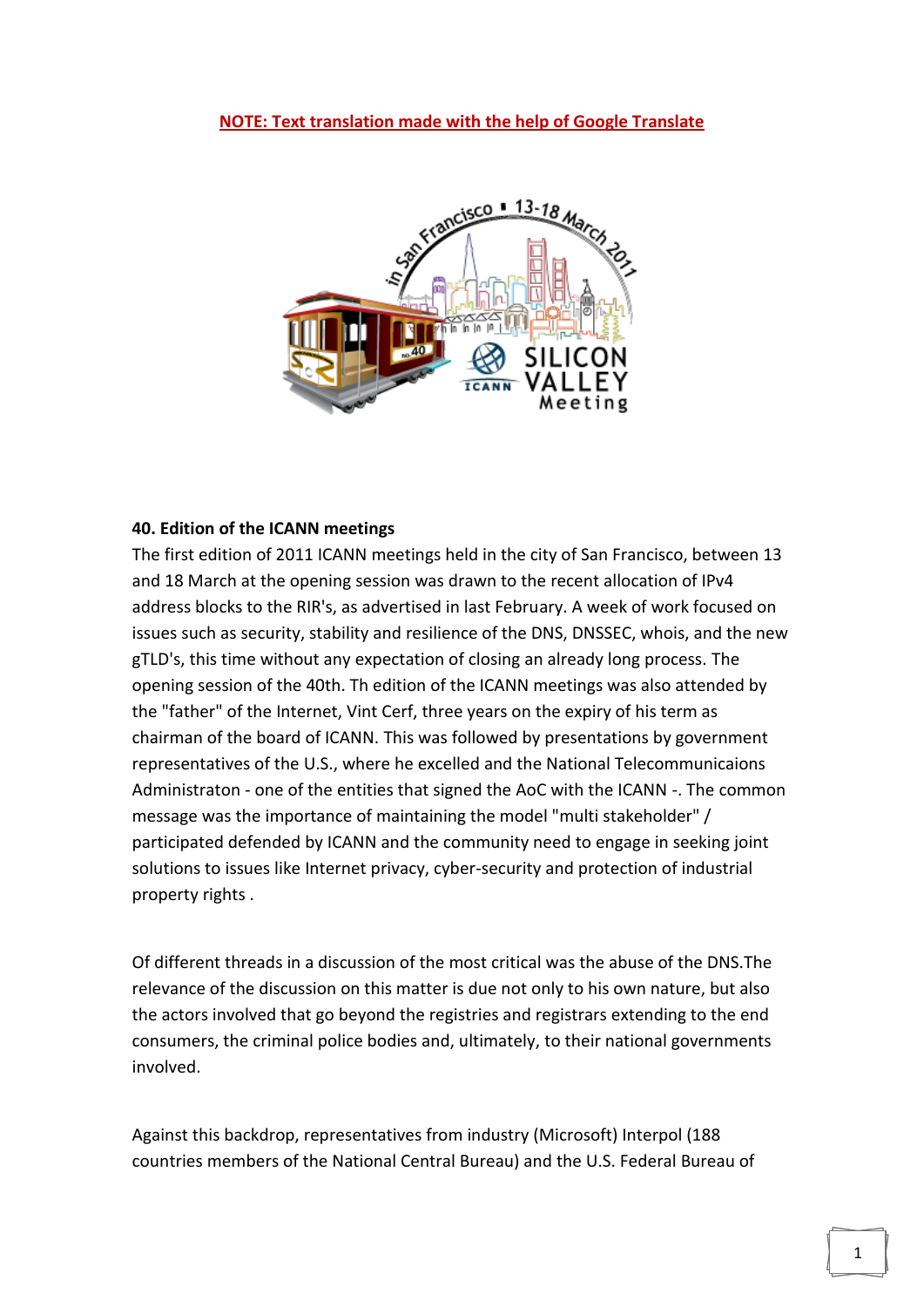Investigation showed the latest developments in this regard and the implications of possible measures to combat crime through DNS, either identity theft, breach of copyright or intellectual property, and fraudulent conduct as might be designated the "botnets". This area, were presented statistical data on the impact that some of these criminal actions today have on the DNS: today it is estimated that 500,000 domains are registered with the purpose of simply generate spam, and 40% are registered under. Info; in May 2009 were sentenced in the U.S. 14 people for illegally selling medications online, and on that date, been published on the Online Pharmacy Consumer Protection Act laying down rules for the distribution and sale of medicines over the Internet.

In this context, the representative of the Centre has enhanced the role of ccTLD's drawing attention to the fact that we start discussing whether a ccTLD must have an intermediary role, the figure given by the Directive for electronic communications is solely for ISPs. In practice, this meant the assumption of a set of legal obligations that would block the obligation to areas without a prior court order and unconditional access to Whois data, without making it dependent on the nature of the applicant, read, referring to police criminal.

Related to this problem is the question of what to do with the areas that are the cause of crime: Take down or block? Here the community is not unanimous on the choice to be tending to suspend the domain with the technical option of simply removing it from the zone. This is a more specific, going directly to the source block can cope, for example, with DNSSEC, which wants to avoid. In these cases, the idea is to be the record to act immediately notify the holder of the domain, the registry will act only as a last resort. Related issue is the WHOIS, which has not ensured the veracity of the data of the holder of the domain it will not be contacted, nor, ultimately, doomed.

Was also carried out an update on the situation in Case IDN ccTLD Fast Track, opened in 2009. ICANN currently has hosted 34 applications for ccTLD delegations, with 27 already in the root IDN ccTLD for 27 countries. This is a process with two distinct phases: an assessment on the string itself and the other on the same delegation. This process involves the prior payment of 26 000 USD and in the case of approval, an amount between 1% and 3% of income for domain registration under the IDN concerned. To date the applications were refused in Bulgaria and Greece and for similar reasons: confundibilidade with pre-existing ccTLD. It should be noted that ICANN uses an algorithm that evaluates designated SWORD index confundibilidade between the string and asked the various ccTLD's. For Bulgaria, it was a process initiated in June 2008 with notification of refusal and of ICANN in May 2010 that, despite dealing with Cyrillic characters, the characters are easily confused with them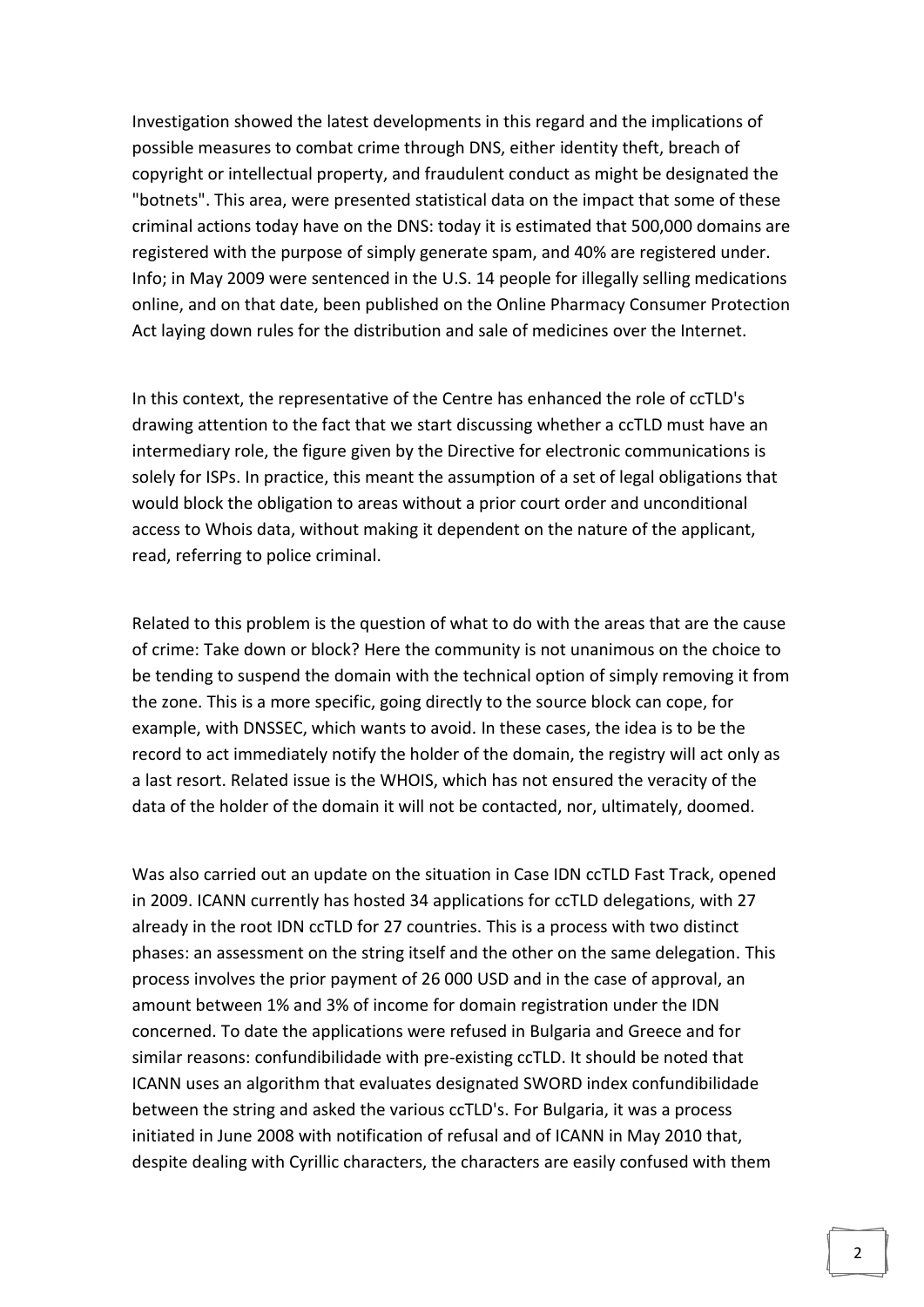(Latinos) of the ccTLD Brazil,. br. This decision was badly received in Bulgarian internet community, where 65% of respondents supported the maintenance of the string initially proposed. Right now ICANN defends failure to reopen the case because the evaluation system provides no mechanism for review or appeal the decision.

The case of refusal to the request of Greece was identical, having been reported last February. The argument is that the string is similar to. And which, curiously or a ccTLD is one of the string before being booked at ISO-3166.

The impact of rules and principles arising from the registration of industrial property in the fields, whether ccTLD or gTLD's, is one of the most contentious issues within the ICANN. The WIPO ccTLD Program was launched in 2000 having already with the accession of 65 ccTLD's, representing 12 different languages. To date have been resolved in this area near 20 000 disputes. As a matter where the likelihood of disputes relating to intellectual property rights is high - see the known cases of cybersquatting in which a mark of 3. Shall be registered as a domain by someone other than the holder, to obtain appropriateadvantage - we are faced with even the existence of specific legislation that has been dispersed doctrine beyond borders, we refer specifically to the Anti-Cybersquatting Consumer Protection Act, the Anti-Cybersquatting Piracy Act, among others.

The ccTLD.cl (Chile) came to this forum to present their system of voluntary resolution of disputes covering matters of industrial, interestingly brings an innovation in itself Chilean legal framework to introduce electronic arbitration system.

In 2004 was initiated by the Czech Arbitration Court ADR (Arbitration Center for Internet Disputes). In 2005 was approved by the ICANN. I now have over 3.3 million domains registered. Having, in this sequence, the ADR is assumed as the platform for conflict resolution for online excellence. I and working exclusively in electronic format. This platform extends today its field of action as the gTLD's. Com,. Net,. Mobi, among others, and to date totaled 11,000 disputes.

The growth of the Internet goes hand in hand with the growth of domain registrations, and the competition here too, a factor that leads to the market - in this case registries and registrars - undertakes to provide a better service.Therefore, the quality of service is now over one of the hot topics for discussion between managers of different TLD's world. The ccTLD. Se (Sweden) in his country recently won the award for "Organization of the year 2010 as" having shared the progress made and actions taken to achieve the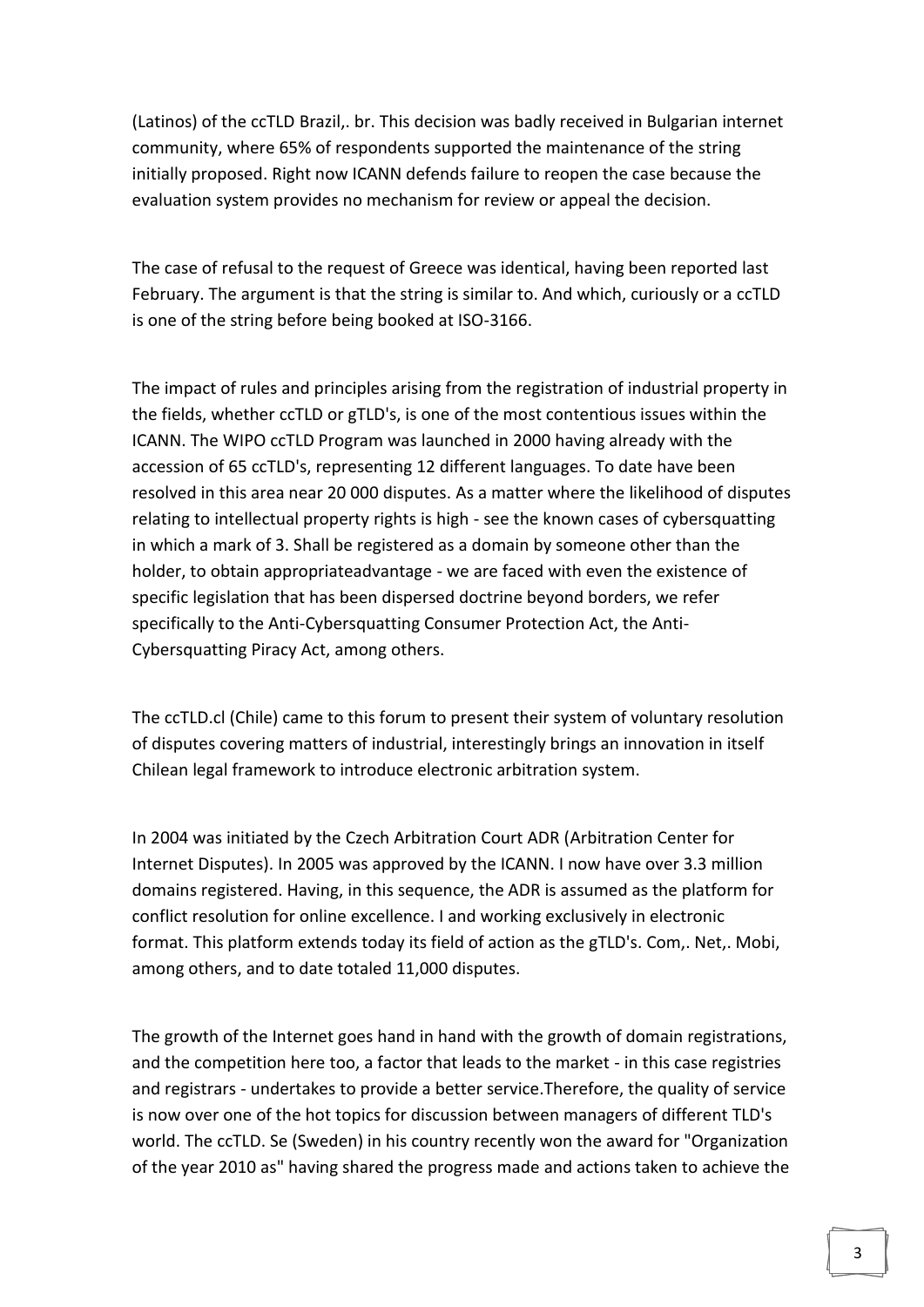said distinction. This was the result of a work started 4 years ago and was conducted internally and after several visits to different European registries and successful businesses in the area of IT, where he collected information and best practices that were later adapted to the operations of the foundation which manages the. if. Apart from the principle contained in RFC 1591 where it was deduced that the ccTLDs have an "(...) duty to serve the community (...)", this award was based on a widespread awareness of the organization the importance of focusing on quality of service and that it could only be achieved with internal commitment and looking for what the partners are successful today.

One of the issues appearing today as a major concern for many ccTLD's are the computer attacks - hacking - the technical infrastructure is managed by them and that, in principle, supports the DNS of the country concerned. The DNS.PR (Puerto Rico) came to this forum to share her experience with an attack on their machines that affected, in April 2009, important records as google.com.pr the nike.com.pr coca-cola . com.pr. In practice, this was a SQL Injection to nic.pr interface, which was eventually resolved within 2 hours.

Following this experience - with reflections on 3 levels: registry, file and registrants have taken a series of measures to lessen the possibility of future attacks, namely access to the online platform by the registrars based on their IP address; blocked accounts after 3 failed attempts to access, log-in access made using the token, updates the fields made by telephone only and always through the same contacts with the previous indication of a passcode.

Under the gTLD's and established as provided in AoC (Affirmation of Commitments) WHOIS Policy Review Team launched last October a public consultation on what information should be provided by the WHOIS system. The proposal under consideration follows the principle that it is up to ICANN to promote action towards the different TLD's available the same type of information so that it is guaranteed the principle of transparency in a balanced manner with the principle of protection of privacy, confidentiality and data protection consumer rights. Therefore, we conclude the public availability of contact of the holder of the domain of technical information on it and some information of an administrative nature.

Regarding ccTLD Europeans (specifically its 50 members) the CENTR recently did a survey which has measured that the 25 ccTLD's respondents, 15 provide conditional access to their data to the authorities, while 10 of them do so without any limits.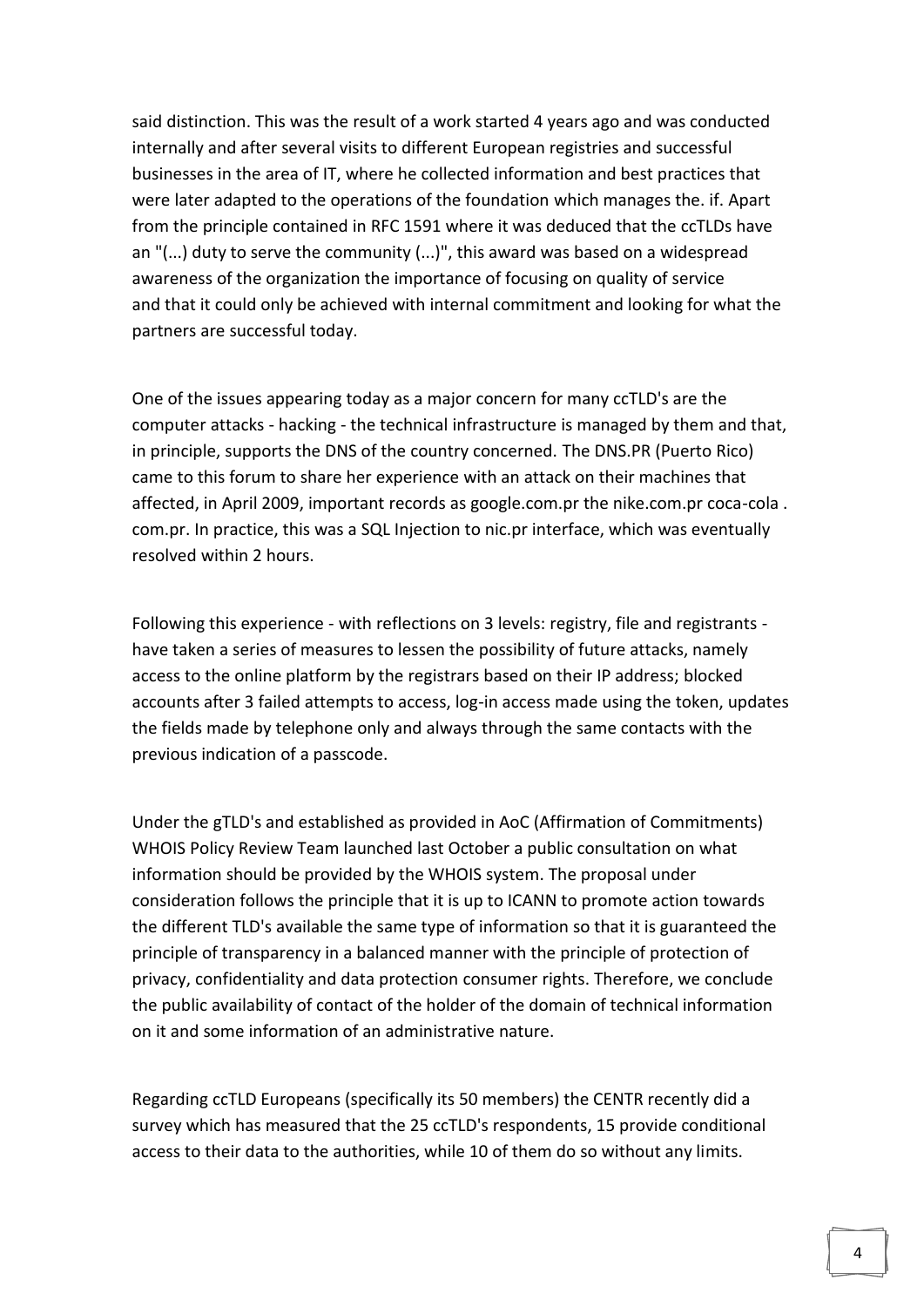As expected, to 40. Edition of the ICANN meetings ended without agreement on the "Applicant Guidebook for New gTLDs's." However, they were already scheduled the next steps: April 15, will be the deadline to respond to open issues left by the GAC after the meeting that took place last February with the Board, and are then published and made available for public consultation final version of the AG, the May 15 closing the space reserved for community feedback; May 20 meeting between the GAC and the Board, May 30 published the final version closed, June 20 (during the meeting in Singapore), date that the Board approve estimated at a special meeting, the rules and principles that govern the release of the new gTLD's. Anyway, it was already anticipated, in macro terms, the role model in the evaluation process of each new gTLD. The process begins with the submission, followed by an initial assessment and an open public discussion period (45 days). This timeline was defined as the time necessary and sufficient for ICANN to have the feedback from the community, which includes governments of countries likely to be concerned (question particularly acute in relation to geographic names) and the GAC itself. Oped this period, the candidate registry is free to quit the application you submitted, and is then returned to 70% of the amount paid upon submission. If proceed, there will be a deeper appreciation within estimated to go to 4  $\frac{1}{2}$  months and the final decision that, if positive, will culminate in the signing of a contract with ICANN.

Final note, and especially relevant to the approval of sponsored gTLDs. Xxx sponsored, in this case and at this stage means that their record is only available to the industry of adult content -. Say that the MCC (the registry. Xxx) said it had already 200,000 pre registrations, soon going to launch a "sunrise period for trademark holders.

Making a brief historical review it. Xxx was initially rejected at the meeting in April 2006 in Wellington, refusal reinforced in March 2007 in Lisbon. These decisions resulted in a proposed action against ICANN by ICM, who raced in U.S. courts.The sentence was known in February 2010 and was favorable to ICM, requiring the review of the ICANN registration process. Xxx. In this sequence was re-opened the internal evaluation process, it was concluded that no changes occurred to the initial conditions submitted by the ICM. In August it was submitted to public consultation the terms of the agreement can be signed between ICANN and ICM. In the statement of the Cartagena GAC reiterated the terms of the statement of Wellington in order to not approve. Xxx. The Board decided then consider that the conditions for approving this new gTLDs, just by the latest opinion from the GAC. The initial position of this organ has been maintained and even reinforced in San Francisco. The argument would be that no government representatives in favor, there was clearly states that were strongly against. What tipped the decision of the GAC was that the release of the. Xxx could lead some governments to begin to lock this field, serving as a legitimating